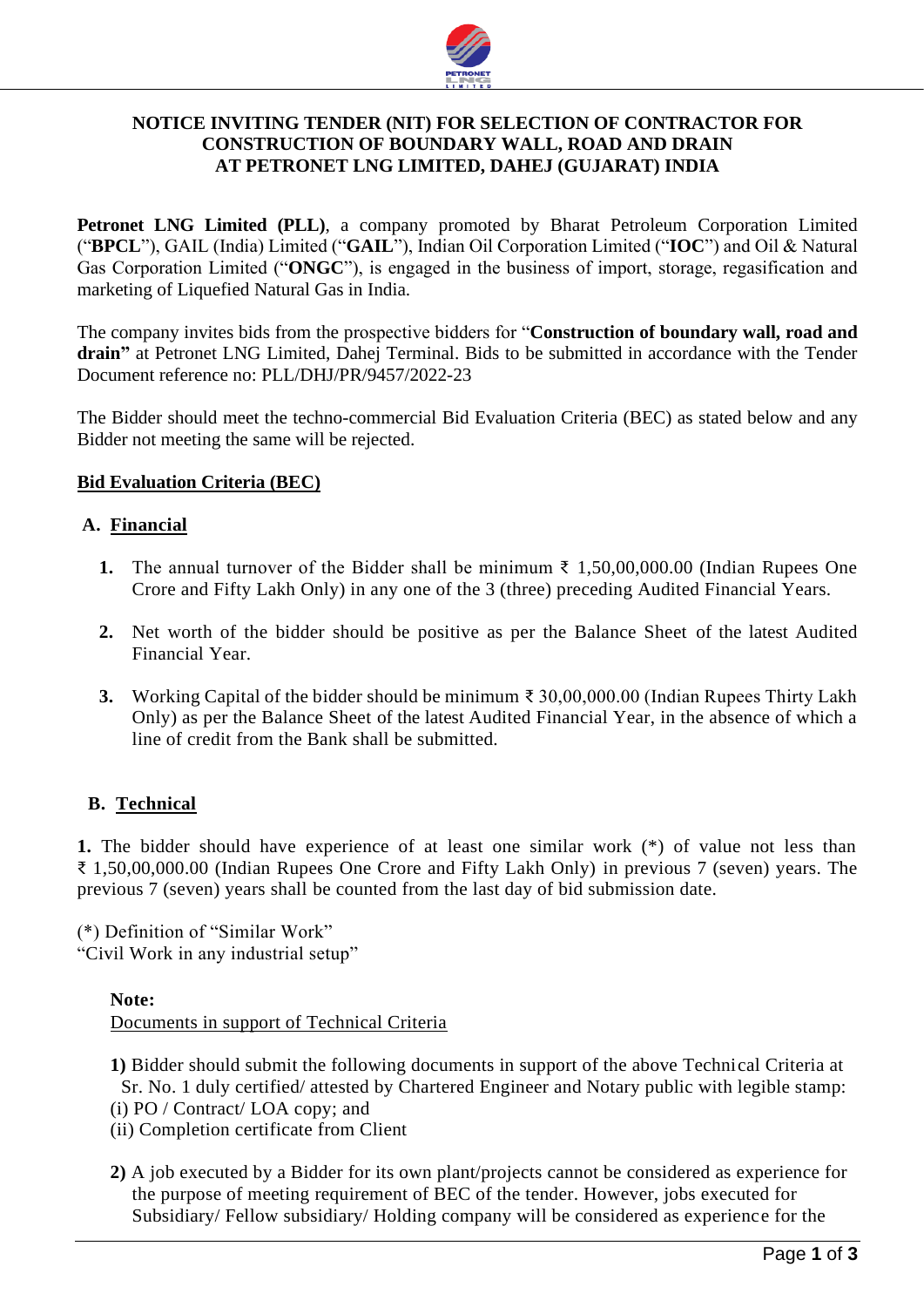

purpose of meeting BEC subject to submission of tax paid invoice(s) duly certified by statutory Auditor of the Bidder towards payments of statutory tax in support of the job executed for Subsidiary/ fellow subsidiary / Holding company. Such Bidders to submit these documents in addition to the documents specified in the bidding documents to meet BEC.

### **General Instructions**

For participation and more details, Interested Party(ies) can buy the Tender Document on payment of Tender Document fee (Non-refundable) as per details provided below:

| <b>Issue of Tender Document</b>                                         | Tender can be collected on any working day from the address<br>given below from 10:00 hrs of 22.06.2022 to 14.07.2022 upto<br>$(17:00 \text{ hrs})$<br>Petronet LNG Limited,<br>GIDC Industrial Estate, Plot No. 7/A, DAHEJ,<br>Taluka: Vagra, Dist.: Bharuch, PIN- 392130 Gujarat (India).<br>Tel: 02641- 670231/232<br>Email id: cnpdahej@petronetlng.in/sumitkumar@petronetlng.in<br>Note: After submission of requisite amount of Tender fee, Bidder<br>shall email the receipt of the Payment on<br>sumitkumar@petronetlng.in. PLL will issue the Tender document<br>to such interested Bidders via email. |
|-------------------------------------------------------------------------|-----------------------------------------------------------------------------------------------------------------------------------------------------------------------------------------------------------------------------------------------------------------------------------------------------------------------------------------------------------------------------------------------------------------------------------------------------------------------------------------------------------------------------------------------------------------------------------------------------------------|
| <b>Tender Document Fee</b><br>(non-refundable)                          | INR 2,500.00 (Indian Rupees Two Thousand and Five Hundred<br>Only)                                                                                                                                                                                                                                                                                                                                                                                                                                                                                                                                              |
| <b>Earnest Money Deposit (EMD)</b>                                      | INR 4,50,000.00 (Indian Rupees Four Lakh and Fifty Thousand<br>Only)                                                                                                                                                                                                                                                                                                                                                                                                                                                                                                                                            |
| <b>Mode of payment of Tender</b><br><b>Document Fee and EMD</b>         | The bidders should submit the Tender Document Fee / EMD<br>(separately) through online banking in the account given as<br>below and copy of UTR/details of transaction should be sent<br>address:<br>email<br>the<br>at<br>cnpdahej@petronetlng.in/sumitkumar@petronetlng.in<br><b>Beneficiary Name: Petronet LNG Limited, Dahej Plant</b><br><b>Account Number: PLLDHJPR094572022</b><br><b>Bank Name: HDFC Bank Ltd</b><br>Branch Name: K G Marg, Delhi<br><b>IFSC Code: HDFC0000003</b>                                                                                                                      |
|                                                                         | The Bidder may also submit Tender Document Fee in the form<br>of Bank Demand Draft in the name of "PETRONET LNG<br>LIMITED" payable at Dahej.                                                                                                                                                                                                                                                                                                                                                                                                                                                                   |
| <b>Date of Sale of Tender</b>                                           | From 22.06.2022 to 14.07.2022                                                                                                                                                                                                                                                                                                                                                                                                                                                                                                                                                                                   |
| time of Pre-Bid<br><b>Date</b><br>and<br><b>Meeting</b>                 | 04.07.2022 (1100 Hrs) at Petronet LNG Ltd., Dahej                                                                                                                                                                                                                                                                                                                                                                                                                                                                                                                                                               |
| <b>Last Date/Time of Submission</b><br>of Tender document<br>of Opening | On or before 15.07.2022 (1400 Hrs.)                                                                                                                                                                                                                                                                                                                                                                                                                                                                                                                                                                             |

The Tender Document is non-transferable, except from an entity to its promoters or vice-versa, and would have to be necessarily procured by the Bidding Company.